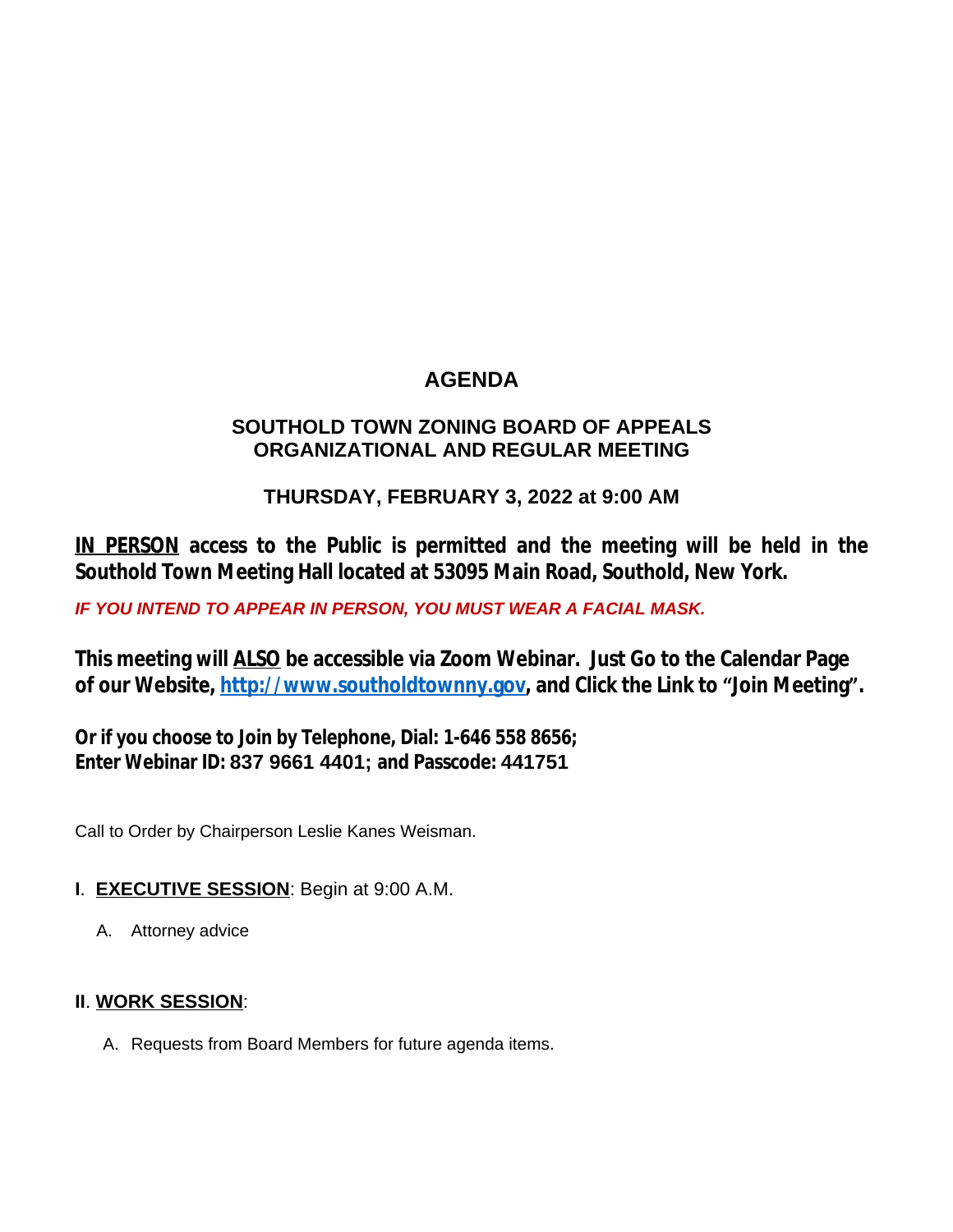#### **III. STATE ENVIRONMENTAL QUALITY REVIEWS**;

#### **New Applications**:

A. **RESOLUTION** declaring applications that are setback/dimensional/lot waiver/accessory apartment/bed and breakfast requests as Type II Actions and not subject to environmental review pursuant to State Environmental Quality Review (SEQR) 6 NYCRR, Part 617.5 (c) including the following:

Allan Karen #7582 Gregory Tuck #7585 HSA Holdings, LLC #7589 Amnon and Kathleen Bar-Tur #7593 David Pugh and Tina Silvestri #7590 John and Lynn Scott #7594 11900 Oregon Road, Llc #7591 Catherine Hovey #7592 Vincent Bertault #7580 Fishers Island Community Center #7563se Fishers Island Community Center, Inc. #7621

#### **IV. DELIBERATIONS/POSSIBLE DECISIONS/RESOLUTIONS:**

**MARC AND SHARI WEISSBACH #7540SE - Applicants request a Special Exception under Article III, Section 280-13B(13). The Applicants are owners of subject property requesting authorization to establish an Accessory Apartment in an existing accessory structure; at: 350 Paddock Way, Mattituck, NY. SCTM#1000-107-4-2.12.**

**V. PUBLIC HEARINGS**: - Begin at 10:00 A.M. - All testimony shall be limited to zoning issues properly before the Board. Each speaker is requested to speak for five minutes, and to submit testimony in writing when possible.

**No. 1 - 10:00 A.M. - ALLAN KAREN #7582 – Request for a Variance from Article III, Section 280-15; and the Building Inspector's August 23 2021 Notice of Disapproval based on an application for a permit to construct an accessory garage; at 1) located in other than the code permitted rear yard; located at: 350 Richmond Road East, Southold, NY. SCTM No. 1000-135-3-9.**

**No. 2 - 10:10 A.M. - GREGORY TUCK #7585 – Request for Variances from Article III, Section 280-** 15; and the Building Inspector's July 20, 2021 Notice of Disapproval based on an application for a **permit to construct an accessory in-ground swimming pool and an accessory pool house; at 1) Swimming Pool is located in other than the code permitted rear yard; 2) Pool House is located in other than the code permitted rear yard; located at: 8402 Soundview Avenue, Southold, NY. SCTM No. 1000-59-7-29.5.**

**No. 3 - 10:20 A.M. - HSA HOLDINGS, LLC #7589 – Request for Variances from Article IV, Section 280-18; and the Building Inspector's August 24, 2021 Notice of Disapproval based on an**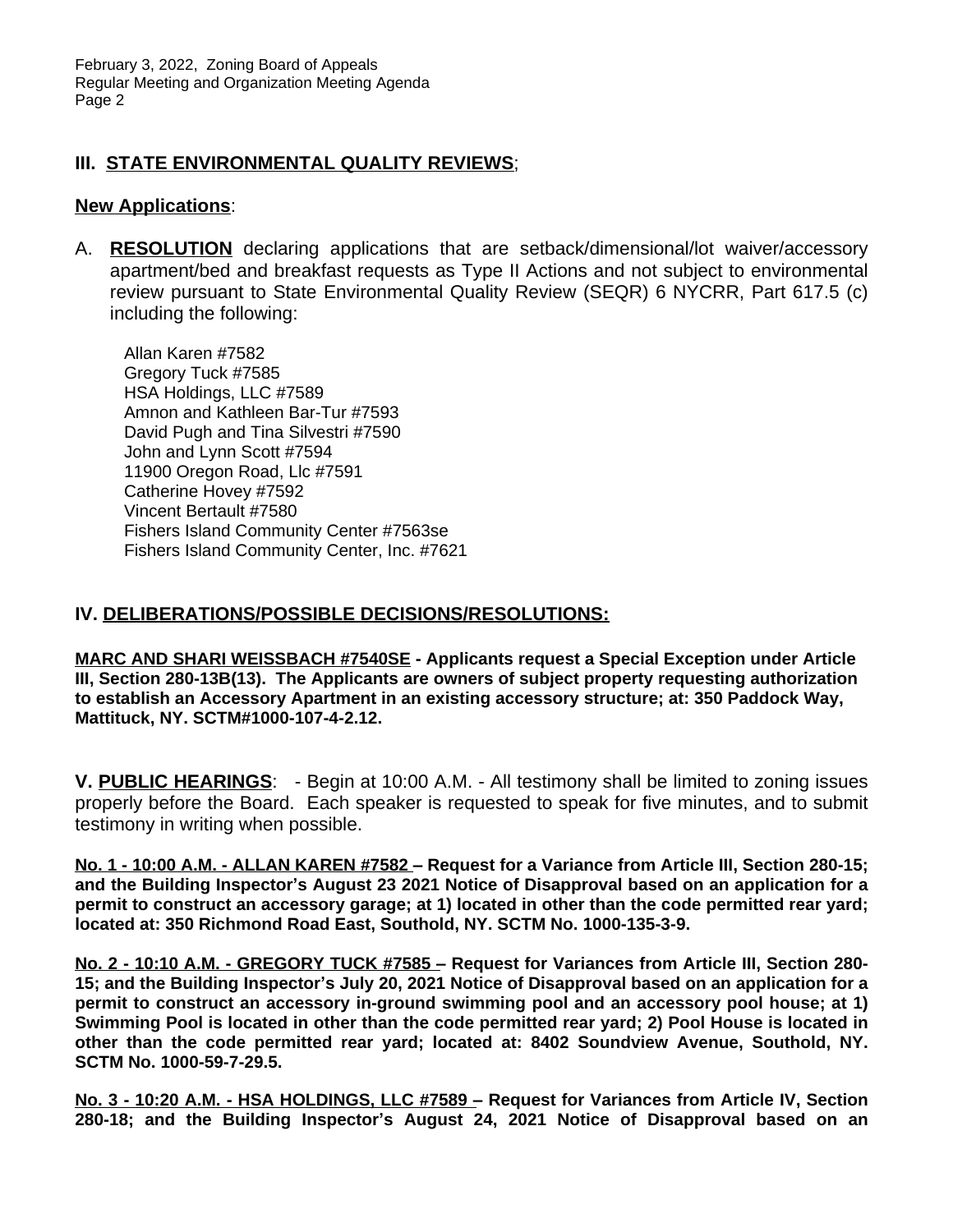February 3, 2022, Zoning Board of Appeals Regular Meeting and Organization Meeting Agenda Page 3

**application for a permit to demolish and reconstruct a single family dwelling; at 1) located less than the code required minimum side yard setback of 15 feet; 2) located less than the code required minimum combined side yard setback of 35 feet; located at: 2000 Park Avenue, (Adj. to Great Peconic Bay) Mattituck, NY. SCTM No. 1000-123-8-7.**

**No. 4 - 10:30 A.M. AMNON AND KATHLEEN BAR-TUR #7593– Request for a Variance from Article XXIII, Section 280-124; and the Building Inspector's August 10, 2021 Notice of Disapproval based on an application for a permit to demolish an existing accessory garage; and elevate, relocate and construct additions and alterations to an existing single family dwelling ; at 1) located less than** 

**the code minimum required rear yard setback of 35 feet; located at: 170 Bay Lane, (Adj. to Orient Harbor) Orient, NY. SCTM No. 1000-24-2-26.4.**

**No. 5 - 10:40 P.M. - DAVID PUGH AND TINA SILVESTRI #7590 – Request for a variance from Article XXIII, Section 280-124; and the Building Inspector's July 21, 2021 Notice of Disapproval based on an application for a permit to construct additions and alterations to a single family dwelling; at 1) located less than the code required minimum front yard setback of 40 feet; located at: 545 Ryder Farm Lane, Orient, NY. SCTM No. 1000-15-4-9.1.**

**No. 6 - 10:50 A.M. - JOHN AND LYNN SCOTT #7594– Request for a Variance from Article XXIII, Section 280-124; and the Building Inspector's August 25, 2021 Notice of Disapproval based on an application for a permit to demolish (as per Town Code definition) and reconstruct a single family dwelling; at 1) located less than the code minimum required combined side yard setback of 35 feet; located at: 495 Parish Drive, (Adj to Peconic Bay) Southold, NY. SCTM No. 1000-71-1-5.**

**No. 7 - 11:00 A.M. - 11900 OREGON ROAD, LLC #7591 – Request for a variance from Article XV, Section 280-62C; and the Building Inspector's June 30, 2021, Amended July 13, 2021 Notice of Disapproval based on an application for a permit to construct alterations to an existing single family dwelling to create two accessory apartments; at 1) the proposed accessory use is not permitted; located at: 11900 Oregon Road, Cutchogue, NY. SCTM No. 1000-83-3-5.3.**

**No. 8 - 1:00 P.M. - CATHERINE HOVEY #7592 – Request for variances from Article XXII, Section 280-116A(1); Article XXIII, Section 280-124; and the Building Inspector's August 19, 2021 Notice of Disapproval based on an application for a permit to construct a deck addition, with a partially recessed hot tub, to an existing single family dwelling; at 1) located less than the code required 100 feet from the top of the bluff; 2) located less than the code required minimum side yard setback of 15 feet; 3) located less than the code required minimum combined side yard setback of 35 feet located at: 5775 Nassau Point Road, (Adj. to Little Peconic Bay) Cutchogue, NY. SCTM No. 1000-111-13-5.**

**No. 9 - 1:10 P.M. - VINCENT BERTAULT #7580– Request to reverse a Stop Work Order issued by the Building Inspector on August 24, 2021, pursuant to Chapter 144, Section 144-8, for construction beyond the scope of Building Department Permit #44198; located at: 95 Navy Street, Orient, NY. SCTM No. 1000-26-1-12.2.**

**No. 10 - 1:20 P.M. - FISHERS ISLAND COMMUNITY CENTER #7563SE – (Adjourned from December 2, 2021) Request for a Special Exception, pursuant to Town Code Article III, Section 280-13C(15), the applicant is requesting permission for recreational use upon premises accessory to a community center, and to construct two paddle tennis/pickleball courts; located at: Fox Lane, Fishers Island, NY. SCTM#1000-12-1-1.2.**